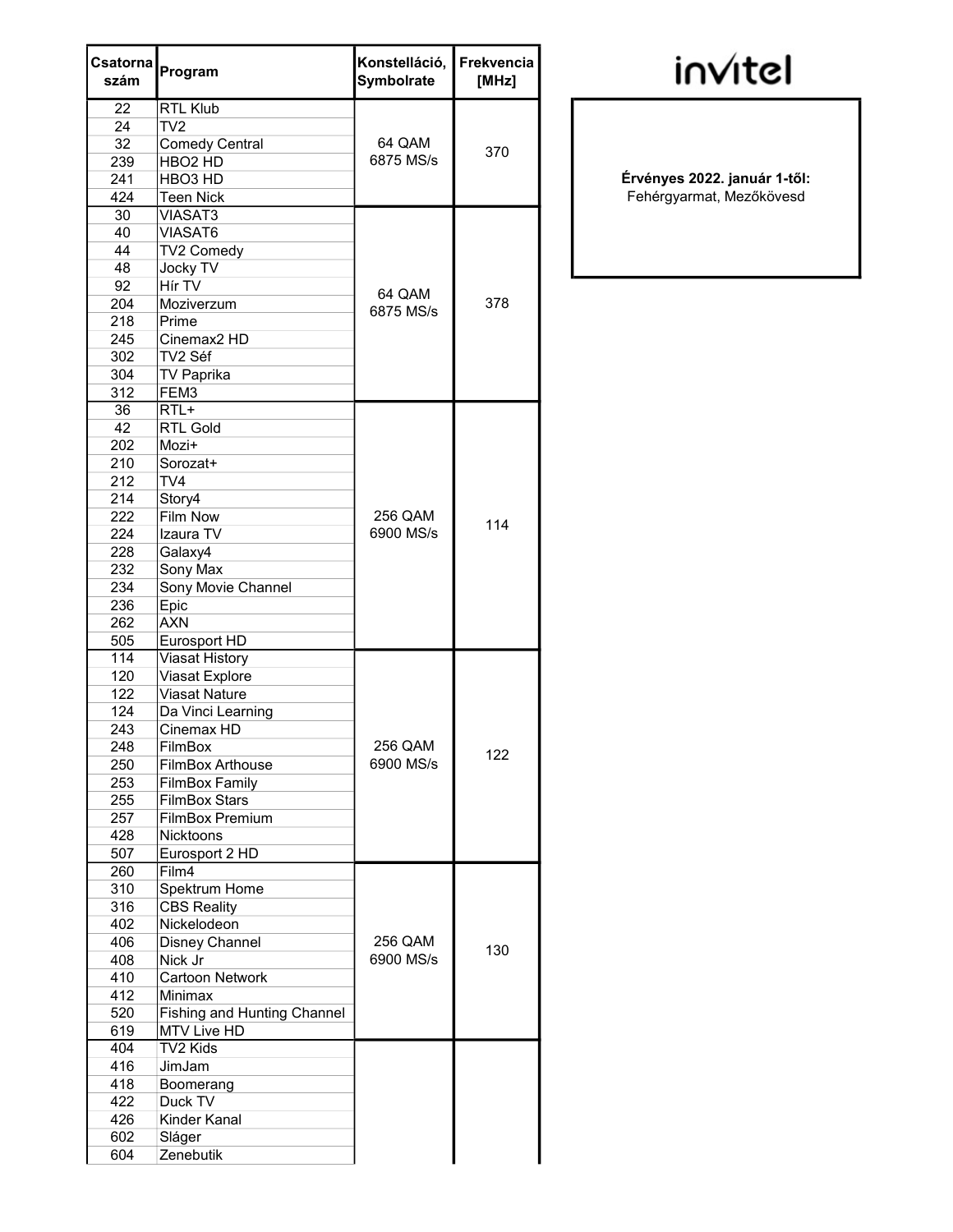| 606            | Muzsika TV                    | 256 QAM   |     |
|----------------|-------------------------------|-----------|-----|
| 608            | <b>MTV Hungary</b>            |           | 138 |
| 610            | <b>MTV Hits</b>               | 6900 MS/s |     |
| 612            | <b>H!T Music Channel</b>      |           |     |
|                |                               |           |     |
| 614            | VH <sub>1</sub>               |           |     |
| 616            | <b>MTV Dance</b>              |           |     |
| 618            | <b>Nick Music</b>             |           |     |
| 621            | <b>MTV Rocks</b>              |           |     |
|                | Music channel                 |           |     |
| 623            |                               |           |     |
| 627            | <b>VH1 Classic</b>            |           |     |
| 230            | <b>Comedy Central Family</b>  |           |     |
| 314            | <b>HGTV</b>                   |           |     |
| 704            | Deutche Welle                 |           |     |
|                |                               |           |     |
| 706            | ProSieben                     |           |     |
| 708            | Sat 1                         |           |     |
| 712            | Al Jazeera                    |           |     |
| 714            | <b>CNN</b>                    |           |     |
|                |                               |           |     |
| 716            | Sky news                      | 256 QAM   |     |
| 720            | <b>RTR Planeta</b>            | 6900 MS/s | 146 |
| 728            | <b>TV5MONDE</b>               |           |     |
| 730            | Rai uno                       |           |     |
| 732            | <b>TVE</b>                    |           |     |
|                |                               |           |     |
| 734            | <b>NTDTV</b>                  |           |     |
| 940            | PAX TV                        |           |     |
| 941            | Bonum TV                      |           |     |
| 942            | Hatoscsatorna                 |           |     |
|                |                               |           |     |
| 943            | D <sub>1</sub> TV             |           |     |
| 102            | Discovery Channel             |           |     |
| 125            | <b>DIGI Life HD</b>           |           |     |
| 306            | <b>TLC</b>                    |           |     |
|                |                               |           |     |
| 702            | <b>ARTE</b>                   | 256 QAM   |     |
| 710            | News 24                       | 6900 MS/s | 154 |
| 722            | Pervij Kanal                  |           |     |
| 724            | <b>TVP Polonia</b>            |           |     |
| 726            | Romania TV                    |           |     |
|                |                               |           |     |
| 804            | Hustler                       |           |     |
| 810            | Private TV                    |           |     |
| 1              | M <sub>1</sub> H <sub>D</sub> |           |     |
| $\overline{3}$ | M2/Petőfi TV HD               |           |     |
|                | Duna HD                       |           |     |
| 5              |                               |           |     |
| $\overline{7}$ | M4 Sport HD                   |           |     |
| 11             | M <sub>5</sub> H <sub>D</sub> |           |     |
| 901            | MR1 - Kossuth                 | 256 QAM   | 162 |
| 902            | MR2 - Petőfi                  | 6900 MS/s |     |
|                |                               |           |     |
| 903            | MR3 - Bartók                  |           |     |
| 904            | Dankó rádió                   |           |     |
| 905            | Rádió 1                       |           |     |
| 906            | Sláger FM                     |           |     |
|                |                               |           |     |
| 9              | Duna World/M4 Sport + HD      |           |     |
| 21             | RTL Klub HD                   |           |     |
| 23             | TV2 HD                        |           |     |
| 25             | SuperTV2 HD                   |           |     |
|                |                               |           |     |
| 27             | RTL II HD                     | 256 QAM   | 170 |
| 49             | Dikh TV                       | 6900 MS/s |     |
| 907            | Jazzy rádió                   |           |     |
| 908            | Klasszik Rádió                |           |     |
|                | Mária Rádió                   |           |     |
| 909            |                               |           |     |
| 911            | Klub rádió                    |           |     |
| 93             | ATV HD                        |           |     |
| 109            | <b>Travel Channel HD</b>      |           |     |
|                | Cool HD                       | 256 QAM   |     |
| 205            |                               |           | 450 |
| 207            | Film+ HD                      | 6900 MS/s |     |
| 517            | Spíler2 TV HD                 |           |     |
|                |                               |           |     |